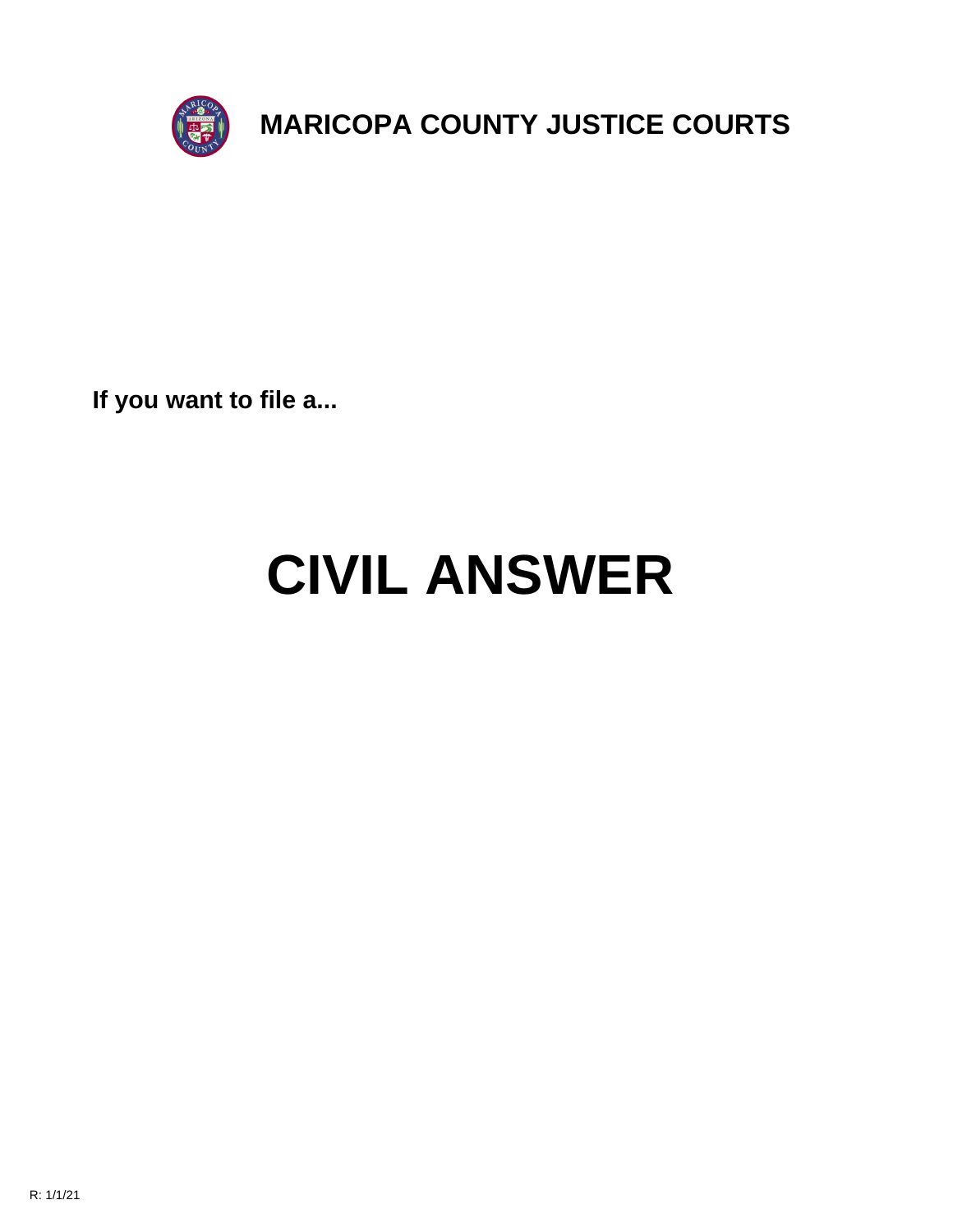

**MARICOPA COUNTY JUSTICE COURTS**

An answer is the defendant's response to the plaintiff's allegations as stated in the complaint. An answer must be filed within *TWENTY (20)* calendar days from the date you were served with the civil summons and complaint. If the complaint was served outside of Arizona, the time to answer time is *THIRTY (30)* calendar days.

#### **FAILURE TO ANSWER WITHIN THE TIME ALLOWED MAY RESULT IN A DEFAULT JUDGMENT**

**In computing the time** in which to file an answer, the date of service is not included. If the last day falls on a Saturday, Sunday or a legal holiday the answer may be filed on the NEXT IMMEDIATE BUSINESS DAY.

The answer should respond to each element of the plaintiff's claim.

A defendant who wishes to file a counterclaim against the plaintiff must do so at the same time that the answer is filed. (Please refer to the counterclaim packet)

#### Please **STOP:**

If you have not been served with a civil summons and complaint. If your time limit has expired and there has already been a judgment rendered.

#### Please **PROCEED:**

If you have been served with a civil summons and complaint. If you are within the prescribed time limit for filing an answer.

#### **FORMS** Needed:

- 1) Civil Answer Form
- 2) Information for Filing and Defending a Civil Case

#### **INSTRUC[TIONS:](http://justicecourts.maricopa.gov/)**

- 1) Review the information for Filing and Defending a Civil Case.
- 2) Complete the forms and then make copies of the Answer form. The court will require the original, you may wish to have a copy and you will need a copy for each named plaintiff.
- 3) File all forms with the court clerk and pay the answer fee.
- 4) Mail the (Answer) copies to the plaintiff(s).

#### **IT IS IMPORTANT THAT ALL PARTIES KEEP THE COURT APPRISED OF ANY CHANGE IN ADDRESS**

**A NOTICE OF CHANGE OF ADDRESS** form must be filed with the court when a party changes their address.

Visit us at http://justicecourts.maricopa.gov/ for additional filing information and online forms.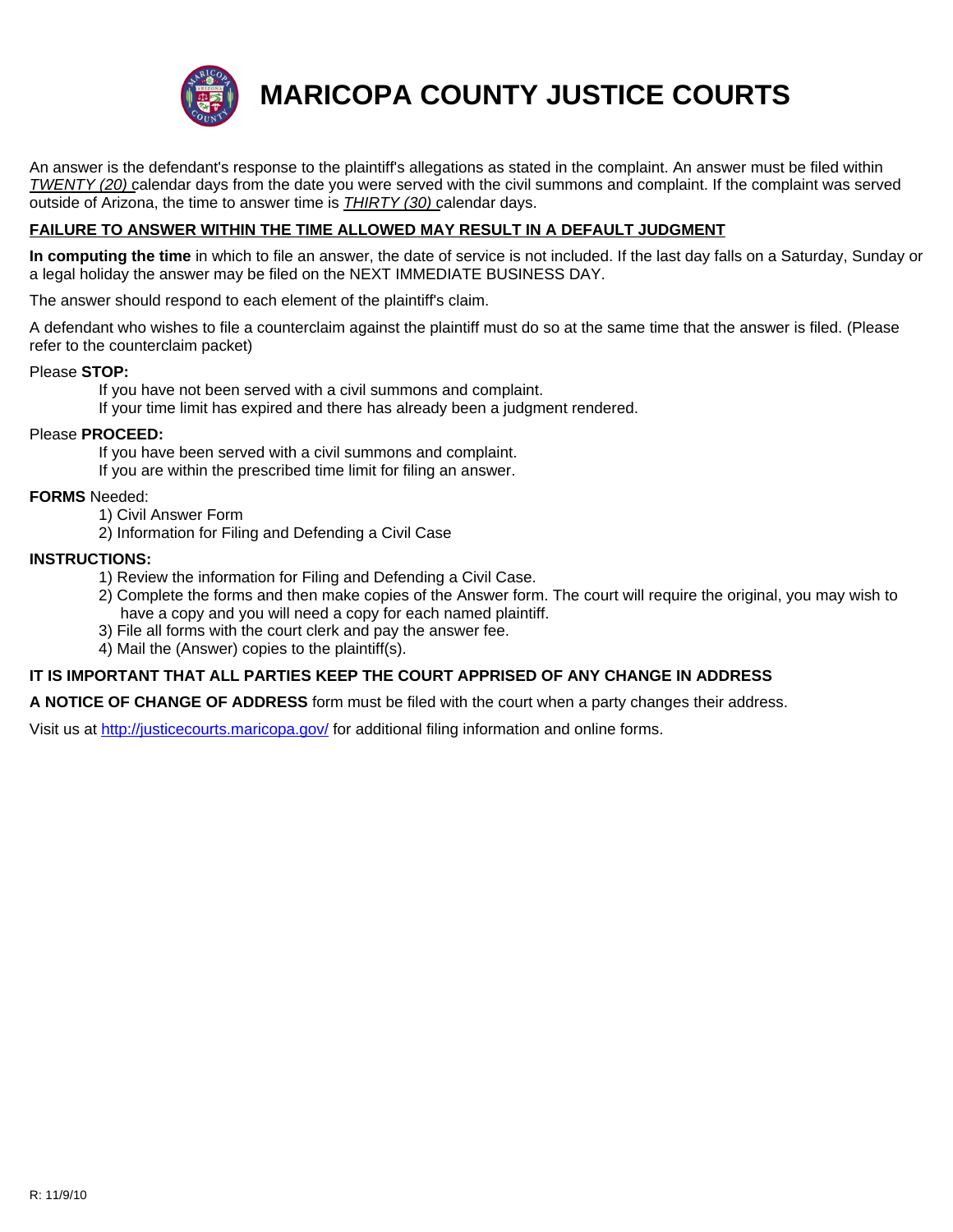

## **Maricopa County Justice Courts**

INFORMATION FOR FILING AND DEFENDING A CIVIL CASE IN JUSTICE COURT

**PLAINTIFF:** The person filing a lawsuit.

**DEFENDANT:** The person who the lawsuit is filed against.

**ATTORNEY:** Member of the State Bar of Arizona. Either party may hire an Attorney to act on their behalf.

**NAMED PARTIES JCRCP 104(c):** Every action shall be prosecuted in the name of the real party in interest. The Court will allow parties time to amend names if necessary.

#### **WHO CAN REPRESENT:**

- **~ INDIVIDUALS:** Can represent oneself or by an Attorney licensed in Arizona.
- **~ SPOUSES:** An attorney may represent both spouses both spouses must answer and appear. Spouses cannot represent each other. Failure to appear of either or both spouses may cause a default Judgment.
- **~ CORPORATION RSC 31A(d)3:** An Attorney or Officer or a Managing Member in Justice Court whose primary duty is not representing the Corporation in Court.
- **~ UNINCORPORATED BUSINESS/PARTNERSHIPS ARS 29-1027A:** Business owner or partner.

**HOW TO DESIGNATE:** Every lawsuit shall be prosecuted in the name of the real party. You must have named the correct party. Refer to the *HOW TO DESIGNATE A PARTY* handout.

- **~ INDIVIDUALS:** All individuals need to be named in the lawsuit (spelling must be correct in order for you to collect later.)
- **~ CORPORATIONS:** A corporation is required to maintain a statutory agent upon who process (court papers) may be served. The name and address of the statutory agent may be obtained by calling the Corporation Commission: 602-542-3026 or 1-800-345-5819, Ecorp.azcc.gov
- **~ UNINCORPORATED BUSINESSES** When filing on behalf of, or against an unincorporated business, the true name or names of the party doing business under that business name be shown as the plaintiff or defendant. Information may be obtained by calling the Secretary of State.
- **~ PARTNERSHIPS** A partnership may sue, or be sued, in the name that it has assumed or by which it is known. A partner may appear and represent his own partnership interest.

#### **IF YOU ELECT TO REPRESENT YOURSELF** you have the responsibility to:

- ~ To complete the forms properly, including correct spelling of names and designating parties correctly.
- $\sim$  Assure that you have the correct form.
- ~ Educate yourself and follow the laws and rules that apply to your case.
- ~ Follow the case to conclusion.
- ~ The Laws are called Arizona Revised Statutes (ARS) and you must also follow the (JCRCP). You can review on line: www.azleg.state.az.us/ArizonaRevisedStatutes/asp or at the public library.

#### **JUSTICE CLERK'S ROLE:**

- **~ The clerks are prohibited to give legal advice.**
- **~ The clerk will provide forms (most forms are available at the court).**
- **~ Take filings and filing fees.**
- **~ Explain court procedures only.**
- **~ The clerk is NOT to advise you if you have a legal claim.**
- **~ Not responsible for any errors you make in asserting or defending your case.**
- **~ The clerk does not take sides or render opinions regarding the case.**

**COURT FEES ARS 22-281A:** Are payable at the time of filing. Fee lists are posted at each Justice Court.

**JURISDICTIONAL LIMIT ARS 22-201:** Is \$10,000.00 not including court costs and attorney fees. A larger claim may be reduced to \$10,000.00 or less and the remaining amount is waived. Court costs include, but not limited to filing and service fees.

**VENUE ARS 22-202 & 12-401 & JCRCP 133C:** Is the Geographical area (precinct) were a lawsuit may be filed. The Plaintiff may file where the Defendant lives/located or where the incident occurred.

**CHANGE OF VENUE ARS 12-401, 404, and 407 & JCRCP 133C:** The defendant may object to the place (venue) where the lawsuit has been filed if the Defendant does not live in that precinct or county.

#### **PROCEDURES:**

- ~ Defendant completes the Motion for Change of Venue (forms available at the Court).
- ~ Defendant serves the Plaintiff with the Motion.
- $\sim$  Plaintiff has 10 working days to Respond.
- $\sim$  The Court may order the case transferred to the Precinct where the Defendant lives.

#### **PLEADINGS:** is a short and plain statement that:

~ Gives the court jurisdiction over the case.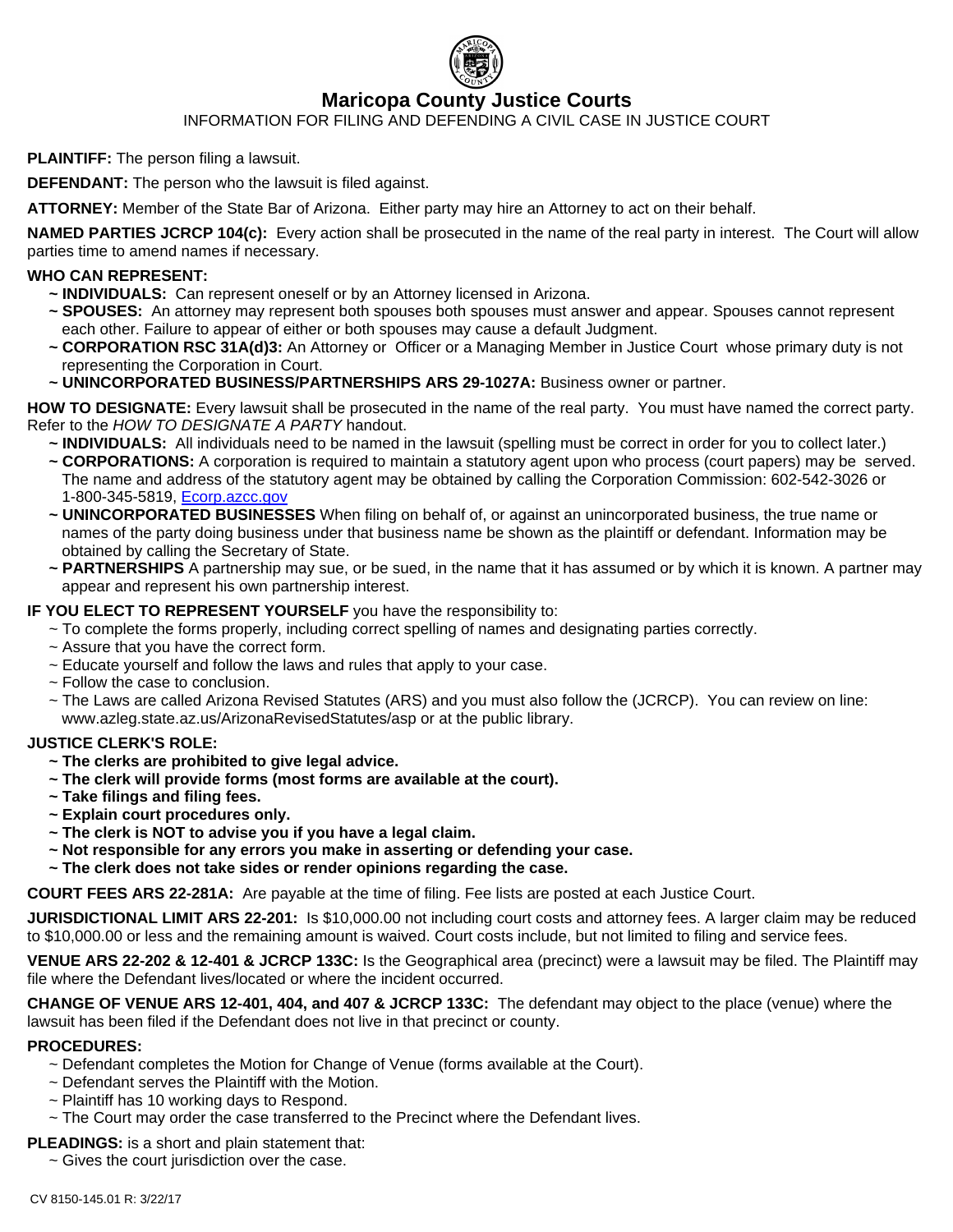- ~ Informs that the court's venue is proper.
- $\sim$  Showing the party is entitled to relief.
- $\sim$  A demand for judgment for the relief sought.

#### **EXAMPLES:**

 *I am claiming damages against the defendant in the amount of \$10,000.00. (Jurisdiction) The defendant resides in the South Mountain Precinct, (or, the lawsuit occurred in the South Mountain Precinct). (Venue) The defendant owes me money because... (Legal entitlement to claim) Wherefore, the plaintiff requests that the court enter judgment in his favor in the sum of... (Demand)*

**SERVICE OF SUMMONS AND COMPLAINT JCRCP 113:** Service is the delivery of a legal document notifying a person of legal lawsuit taken against defendant (Due Process).

#### ~ **EACH NAMED DEFENDANT MUST BE SERVED A COPY OF THE COMPLAINT, SUMMONS and NOTICE TO THE DEFENDANT.**

- ~ Most common service of the summons and complaint is by a private process server.
- $\sim$  The fees of a private process server are regulated by statute.
- ~ You are to make payment arrangements directly with the process server for the services performed.

*YOUR LAWSUIT MAY BE DISMISSED IF THE SUMMONS AND COMPLAINT HAVE NOT BEEN SERVED WITHIN 90 DAYS OF THE FILING OF THE COMPLAINT. JCRCP 113i*

**SERVICE AFTER APPEARANCE OF ALL PARTIES JCRCP 120:** Those parties who have appeared in a lawsuit, unless otherwise ordered by the court, all pleadings AFTER the service of the summons and complaint any notices and orders may be served upon the attorney of record or the appearing parties (the plaintiff or defendant) by regular first class mail.

**CHANGE OF ADDRESS JCRCP 102:** It is in the party's best interest to notify the Court of any change of address. A Notice of Change of Address form is provided by the court.

**DEFAULT and Default Judgment JCRCP 140:** Default may apply to both the original claim as well as a counterclaim. It allows any Defendant, in either claim, additional time to file an answer prior to Judgment. In some cases the Judge may set a Default Hearing prior to the entry of Judgment.

- ~ If any Defendant fails to file an answer within the original time allowed, the party seeking default may apply for an Application for Entry of Default.
- ~ If any Defendant fails to file an answer within ten (10) judicial days from the filing of the Application for Entry of Default, the party seeking default may apply for a Request and Affidavit for Entry of Default Judgment.
- ~ If the defaulted party DOES files an answer within ten (10) judicial days from the filing of the Application for Entry of Default, the Default is moot (no longer exists) and Judgment will not be entered.
- ~ If the defaulted party files an answer after the ten (10) judicial days from the filing of the Application for Entry of Default, the acceptance of that answer and subsequent procedures will be left to judicial discretion and court policy.
- ~ Instructions are provided for filing both the Application for Entry of Default and the Request and Affidavit for Entry of Default Judgment .

#### **DISMISSAL JCRCP 144:**

 **Voluntary:** The plaintiff may dismiss the claim at any time before the defendant files an answer or other pleading.  **Stipulated:** Once the defendant has filed an answer or other pleading, both parties must sign the agreement of dismissal.

**FILING AN ANSWER** An answer is the defendant's response to the plaintiff's allegations as stated in a complaint.

- ~ The defendant has twenty (20) calendar days from the date of service to file a written answer with the Court and mail copy to plaintiff.
- $\sim$  If the complaint is served out-of-state the party served has thirty (30) calendar days to file an answer.
- ~ If served by publication, or other means approved by the Court, or if service is waived, other time limits apply.
- $\sim$  If the last day falls on a Saturday, a Sunday, or a legal holiday, the answer may be filed on the next judicial day.
- ~ The answer should respond to each element of the complaint. ARS 22-216

#### **FILING A COUNTERCLAIM** A counterclaim is a claim made by the defendant against the plaintiff within the same lawsuit.

- $\sim$  A counterclaim is filed at the time of filing the answer.
- ~ The plaintiff (counter-defendant) has twenty (20) days from the date of service in which to file a written reply. Note: no fee.
- ~ If the counterclaim exceeds \$10,000, the case will be transferred to the Superior Court and filing fees will be assessed by Superior Court before processing can continue.
- ~ The party causing the transfer shall pay a transmittal fee to the Justice court.

**MOTIONS JCRCP 128:** A motion is a request made by a party asking the court to issue a ruling or an order.

~ A party may file a motion with the court, however the court may schedule an oral argument before ruling on the motion

- $\sim$  The party must serve the opposing party with the Motion.
- ~ The opposing party may file written objections (Response) with the court within ten (10) judicial days from the date motion was served and mailing a copy to the moving party.
- $\sim$  The moving party may file Reply to the Response within five (5) judicial days from receiving the Response.
- ~ The Judge will consider the motion and any objections thereto and enter an order either granting or denying the motion. Or, on request of either party or on its own, the court may schedule an oral argument before rendering an order.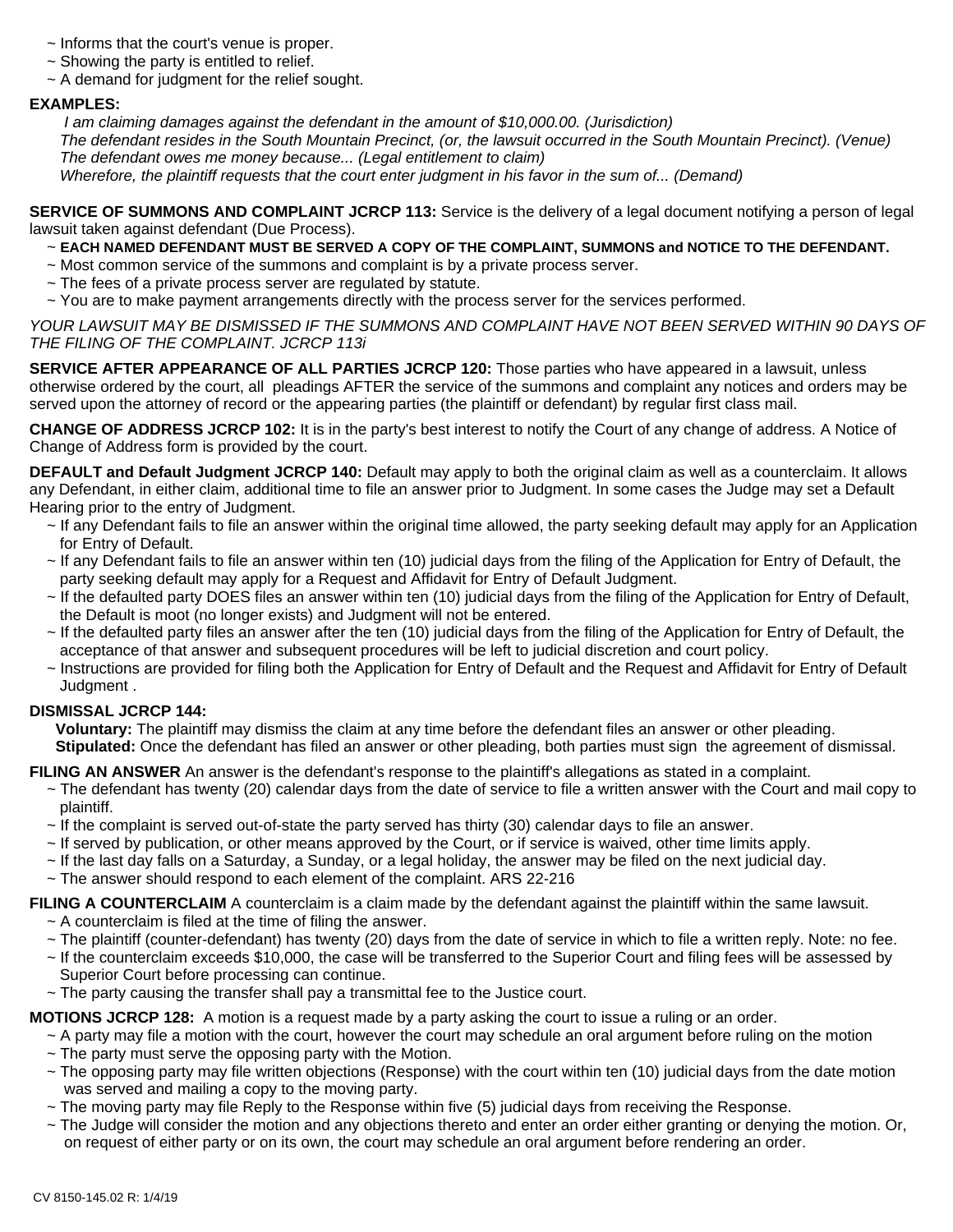#### **HOW TO COMPUTE TIME LIMITS JCRCP 115:**

- $\sim$  If it happened today, today does not count.
- ~ Less than eleven (11) days, weekends and legal holidays are not counted.
- ~ More the eleven (11) days, weekends and legal holidays are counted.
- ~ Mailed or sent electronically.
- ~ If a court document is served by mail or electronic means, five (5) calendar days shall be added.

**DISCLOSURE JCRCP 121:** is the pretrial process requiring each party to inform to the other party(s) the evidence and witness testimony that will be presented at trial. If any evidence or witness is omitted the Court may not allow witness to testify or evidence to be presented. No surprises by either side.

- ~ Disclosure statements must be sent to all parties within forty (40) days of the filing of the Answer or when the Court orders.
- ~ Failure to comply with disclosure may result in sanctions, dismissal or a default judgment.
- ~ Disclosure includes:
	- P The factual basis for each claim/defense.
	- P A description of the damage(s) and copies of any exhibits substantiating the dollar value of the damages.
	- P The legal theory upon which each claim is based.
	- P The names, addresses and telephone numbers of all witnesses and a brief summary of the expected testimony.
	- P A list of documents or other evidence that supports the claim.
- **PRETRIAL CONFERENCE JCRCP 131:** A pretrial conference may be set to clarify the issues for trial,

 $\sim$  To assist the parties in reaching a settlement.

- ~ At the pretrial conference all disclosure must be exchanged, if it hasn't already been exchanged.
- ~ If a settlement agreement cannot be reached, the case may be set for mediation or trial.
- ~ A failure to appear at the scheduled pretrial conference date may result in dismissal or a judgment may be entered in favor of the party that appears.

**THE TRIAL ARS 22-221:** If your lawsuit is set for trial you should educate yourself regarding court procedures and the rules regarding what evidence is admissible. The plaintiff has a responsibility to prove by the greater weight of evidence (preponderance of evidence) that they have a legal right to the claim for damages. Motions to continue a trial date must be in writing and filed with the court at least twenty (20) days prior to the trial.

#### **FAILURE TO APPEAR AT THE TRIAL:**

Plaintiff: may result in dismissal and the defendant may be awarded costs and/or attorney fees.

Defendant: may result in judgment and the plaintiff may be awarded his/her costs and/or attorney fees.

**JURY:** Either party can request a jury trial. Both parties will be required to exchange and submit prepared jury instructions to the court before trial. The party requesting a jury will be assessed jury fees, if judgment is not found in favor of the requesting party. If a jury is not requested the Judge will hear the case.

#### **TRIAL/ SELF PRESENTED PERSON:**

- ~ A person representing self (acting as their own attorney) will be held to the same standard as an attorney.
- ~ At trial the plaintiff will proceed first and may call witnesses and/or introduce exhibits. The defendant may cross-examine any witnesses or object to the admission of any exhibit. After the plaintiff rests, the defendant will then present his case and may call witnesses and/or introduce exhibits that may prove or defend their position. The plaintiff may cross-examine any witnesses or object to the admission of any exhibit. After all evidence is presented, the judge or jury will decide the case.

#### **IF YOU ARE AWARDED JUDGMENT** refer to the court's handout *COLLECTING A MONEY JUDGMENT.*

Ask the clerk for information regarding bonds and cost of the appeal.

#### *When you are paid in full you must file a SATISFACTION OF JUDGMENT with the court. This form is available from the court.*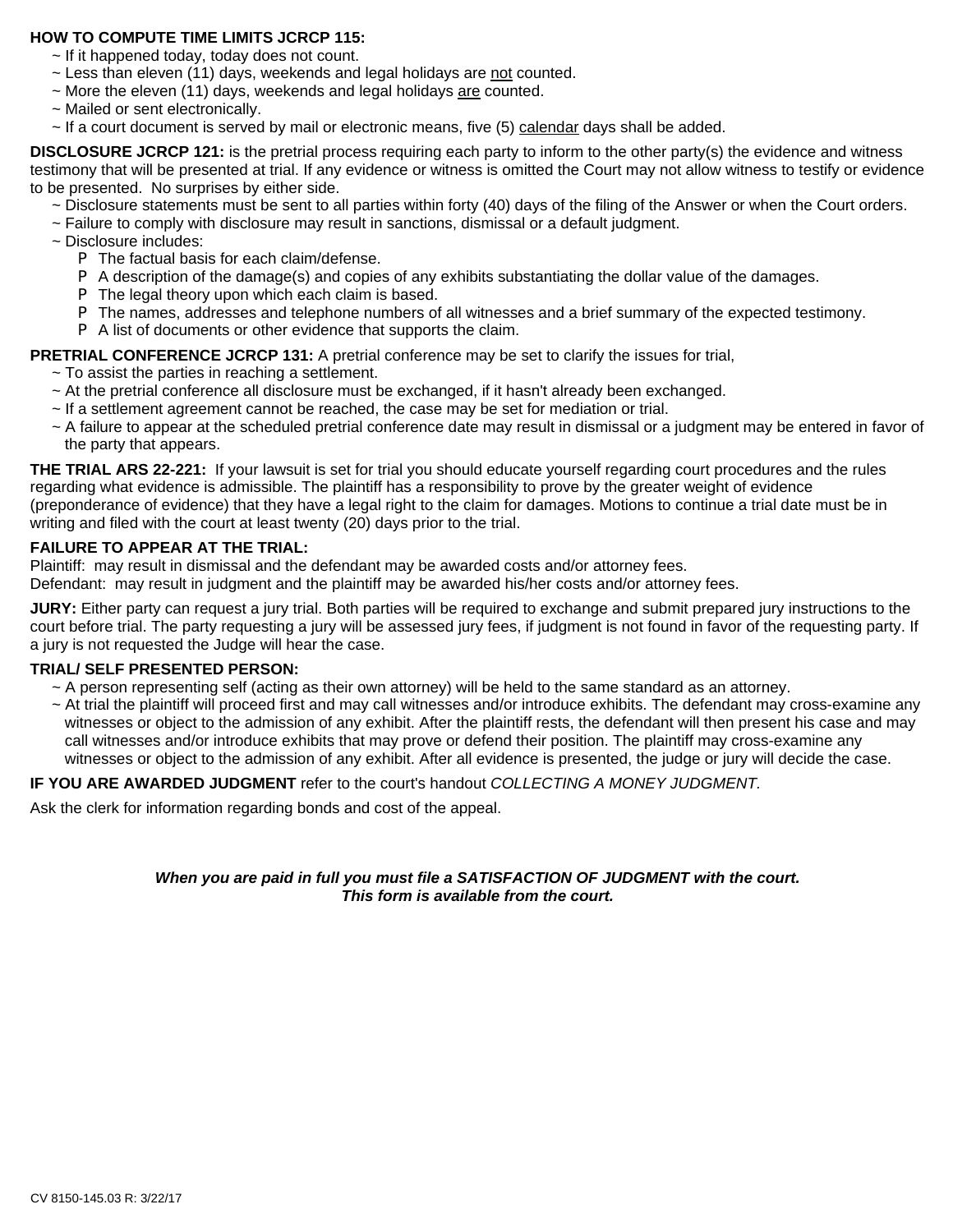The following checklist may assist you in processing your case. Check off each lawsuit as it occurs or has been completed.

| <b>PLAINTIFF CHECKLIST</b>                                                                                                                                                                                                                                                                                                                                                     | <b>DEFENDANT CHECKLIST</b>                                                                                                                                                                                                                                         |  |
|--------------------------------------------------------------------------------------------------------------------------------------------------------------------------------------------------------------------------------------------------------------------------------------------------------------------------------------------------------------------------------|--------------------------------------------------------------------------------------------------------------------------------------------------------------------------------------------------------------------------------------------------------------------|--|
| Date COMPLAINT filed and filing fee paid _________                                                                                                                                                                                                                                                                                                                             | If you object to the venue (the precinct in which the<br>complaint was filed) you must file a Motion for Change of                                                                                                                                                 |  |
| Date SUMMONS and COMPLAINT given to process<br>server for service on defendant(s)                                                                                                                                                                                                                                                                                              | Venue for Improper Venue before the answer is filed.                                                                                                                                                                                                               |  |
| Date COMPLAINT served _________                                                                                                                                                                                                                                                                                                                                                | Date answer filed and filing fee paid _____________<br>(Within twenty (20) calendar days of the date you were<br>served / thirty (30) days if served out-of-state)                                                                                                 |  |
| Date time to ANSWER expires __________<br>(twenty (20) days after defendant served / thirty (30)<br>days if served out-of-state)                                                                                                                                                                                                                                               | If you fail to file an answer, the plaintiff may<br>obtain a default judgment against you.                                                                                                                                                                         |  |
| IF ANSWER IS RECEIVED:<br>Date defendant files an ANSWER                                                                                                                                                                                                                                                                                                                       | Date time to file DISCLOSURE STATEMENT<br>(forty (40) days after filing of Answer)                                                                                                                                                                                 |  |
| Date time to file DISCLOSURE STATEMENT<br>(forty (40) days after filing of Answer)                                                                                                                                                                                                                                                                                             | Date COUNTERCLAIM filed and copy mailed to plaintiff                                                                                                                                                                                                               |  |
| IF NO ANSWER IS RECEIVED:                                                                                                                                                                                                                                                                                                                                                      | If you intend to file a counterclaim you must do so at the<br>same time the Answer is filed. You must use the proper<br>form and mail a copy to the plaintiff.                                                                                                     |  |
| APPLICATION FOR ENTRY OF DEFAULT filed with                                                                                                                                                                                                                                                                                                                                    | Date time to REPLY expires ______________                                                                                                                                                                                                                          |  |
| <b>NOTICE to PARTY filing for Default:</b><br>Anytime after ten (10) judicial days have passed since the<br>filing of this Application, it is your responsibility to file a<br>Request for Entry of Default Judgment or request a hearing.<br>Statement of Cost and proof of the claim (receipts, contract,<br>etc.) must also be served upon all the parties in this lawsuit. | Date plaintiff files a REPLY __________                                                                                                                                                                                                                            |  |
|                                                                                                                                                                                                                                                                                                                                                                                | IF NO REPLY TO COUNTERCLAIM IS RECEIVED:                                                                                                                                                                                                                           |  |
|                                                                                                                                                                                                                                                                                                                                                                                | APPLICATION FOR ENTRY OF DEFAULT filed with court<br>and copy mailed to plaintiff ____________                                                                                                                                                                     |  |
| Date time to REPLY TO COUNTERCLAIM expires                                                                                                                                                                                                                                                                                                                                     | <b>NOTICE to PARTY filing for Default:</b><br>Anytime after ten (10) judicial days have passed since the                                                                                                                                                           |  |
| If the defendant files a counterclaim YOU must file a<br>reply to the counterclaim within twenty (20) calendar days.<br>If you fail to file a reply, the defendant may obtain a default<br>judgment against you.                                                                                                                                                               | filing of this Application, it is your responsibility to file a<br>Request for Entry of Default Judgment or request a hearing.<br>Statement of Cost and proof of the claim (receipts, contract,<br>etc.) must also be served upon all the parties in this lawsuit. |  |
|                                                                                                                                                                                                                                                                                                                                                                                |                                                                                                                                                                                                                                                                    |  |

### **NOTICE TO ALL PARTIES**

**Default** If the time to answer passes and the defendant fails to answer the complaint, or if the time to reply to a counterclaim passes and the plaintiff fails to reply to the counterclaim, you may get information and forms from the court for obtaining a default judgment.

It is required that a **VOLUNTARY DISMISSAL** be filed if the case is settled out of court.

**Pretrial Conference scheduled for** You are required to exchange with the opposing party ALL INFORMATION (copies of exhibits, list of witnesses, law supporting your claim, etc.) known or available concerning this matter.

**TRIAL scheduled for** Bring all evidence, documents and witnesses you need to present your case or establish your defense.

**Notice of Address Change** All parties are responsible for informing the court of a current address to ensure that the party can receive all notices mailed from the court.

**Collecting the Judgment award** If you are not able to make arrangements with the losing party to collect your judgment, you may seek a Writ of Execution, a Writ of Garnishment, or an Order for Supplemental Proceedings (JDE). You may ask the court clerk for the necessary form. Please refer to your instructions.